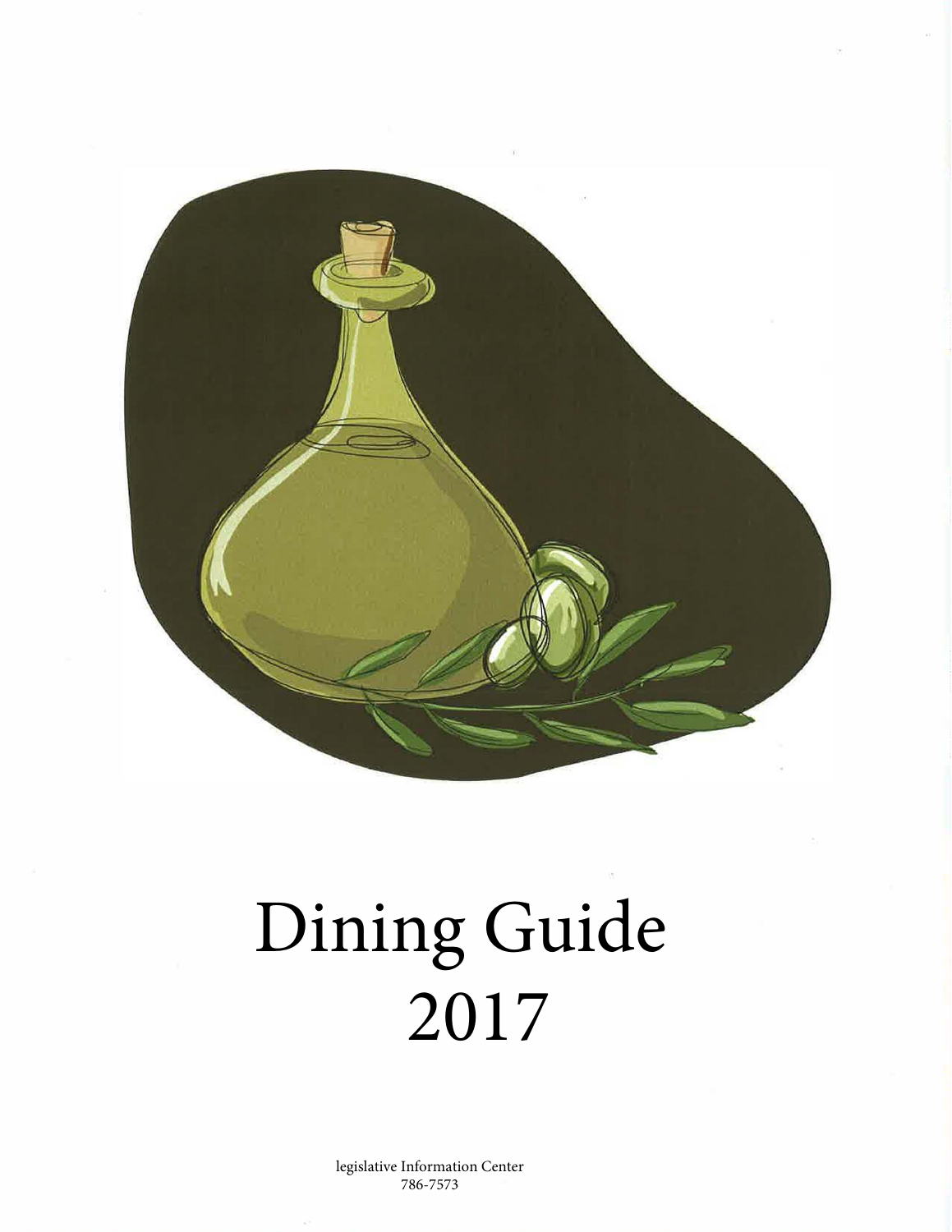This guide contains a quick telephone guide. Every effort was made to present the most current information. These listings are provided as a service and do not imply endorsement or approval

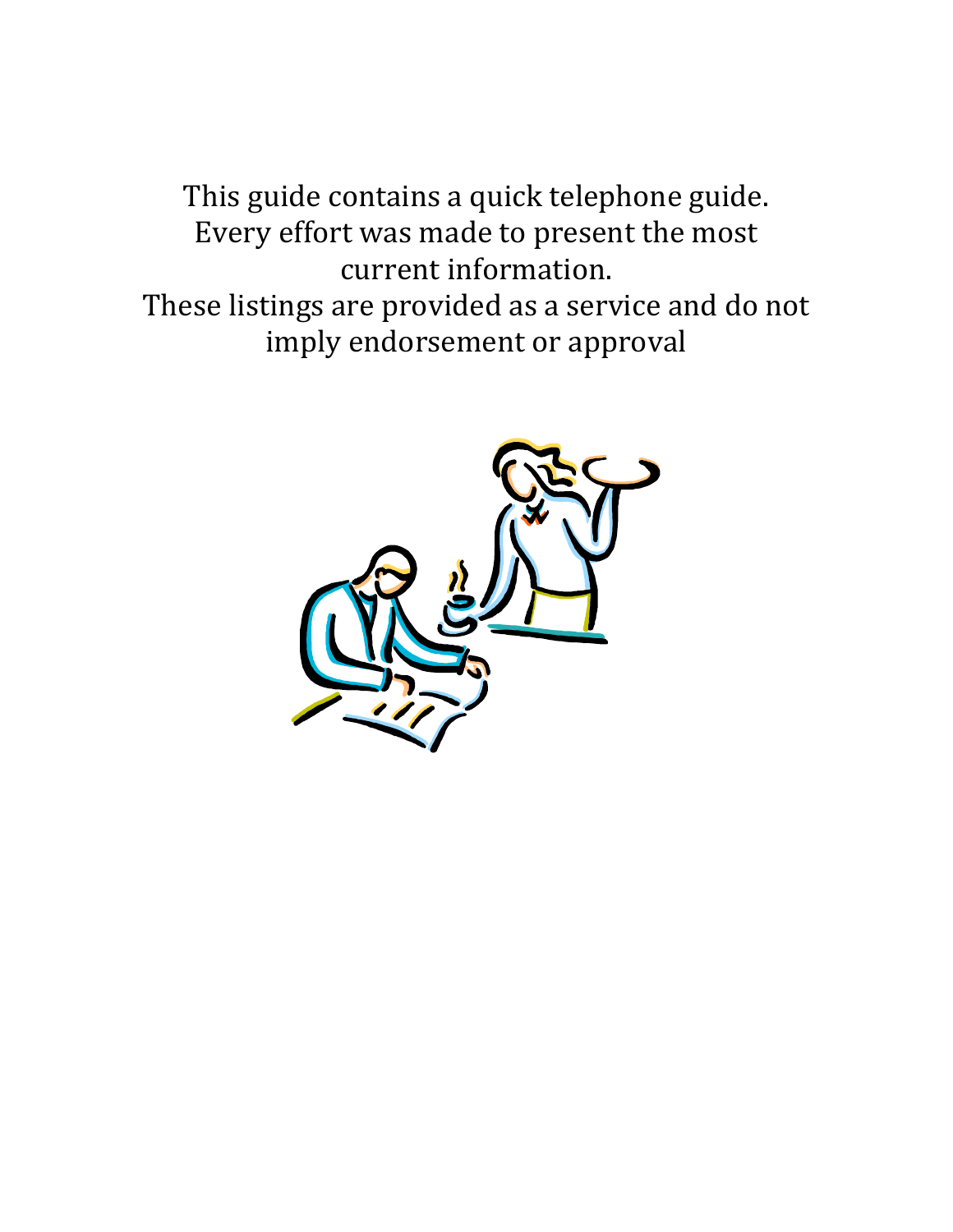# Capitol Campus Food & Beverages Available at:

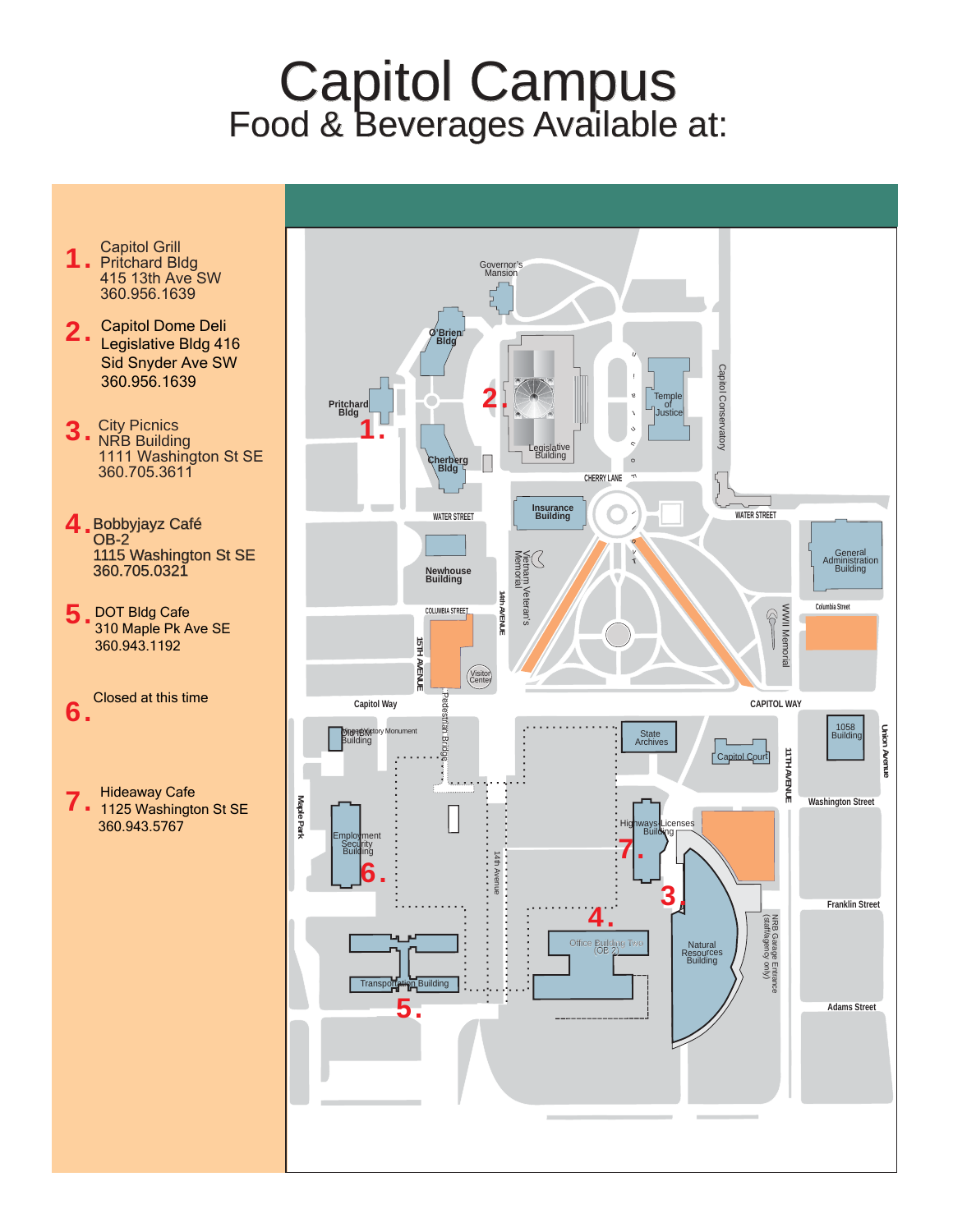# **Asian Foods**



**Bamboo Restaurant** (L-D) Asian 116 4th Ave E. Olympia 352-7574 **Take out - No Delivery**

#### **Da Nang**

(L-D) Vietnamese 301 4th Ave W Olympia 534-9200 M-F 11a-9p, Sat 12p-9p Closed Sundays **Take out - No Delivery**

# **Fuji Teriyaki**

(L-D) Japanese 123 East Bay Dr Olympia 352-0306 M-Thur 11a- 9p F-Sat 11a-10p **Take out - No Delivery**

# **Happy Teriyaki**

(L-D) Japanese 5103 Capitol Blvd SW Tumwater 786-9107 **Take out - No Delivery**

#### **Hotstone**

(L-D) authentic Korean 119 5th Ave S.W. Olympia 596-9332 M-F 11a-9p Sat 12a-9p Closed Sunday **Take out - No Delivery**

# **Kizuki Ramen & Izakaya**

(L-D) Japanese 120 5th Ave SW Olympia 786-8888 M-Thurs 11a-2:30p, 4:30p-9p Fri-Sat 11a-2:30p, 4:30p-11p **Take out – No Delivery**

## **Koibito Japanese Restaurant**

**[www.koibitosushi.com](http://www.koibitosushi.com/)** (L-D) Asian 1707 Harrison Ave Olympia 352-4751 M-F 11a-9:30p Sat 11:30a -10:00p Closed Sun **Take out - No Delivery**

#### **Lemon Grass Café-Tumwater**

(L-D) Asian 5801 Capitol Wy SW Tumwater 705-0055 **Take out - No Delivery**

# **Lemon Grass Restaurant-Olympia**

(L-D) Asian 212 4th Ave W. Olympia 705-1832 **Take out - No Delivery**

# **Mekong Restaurant**

(L-D) Asian 125 Columpia St N.W. Olympia 352-9620 **Take out - No Delivery**

# **Narai Asian Cuisine**

**[www.naraiasiancusine.com](http://www.naraiasiancusine.com/)** (L-D) Thai 320 4<sup>th</sup> Ave E, Olympia 754-1332 Tues- Wed 11a-9p, Thurs-Fri 11-10p Sat 12-10p Sun 12p-9p, closed Mon **Take out - No Delivery**

#### **Panda Express**

**[www.pandaexpress.com](http://www.pandaexpress.com/)** (L-D) Asian 575 Trosper Rd SW Tumwater 786-8993 **Take out - Free Delivery Catering Available**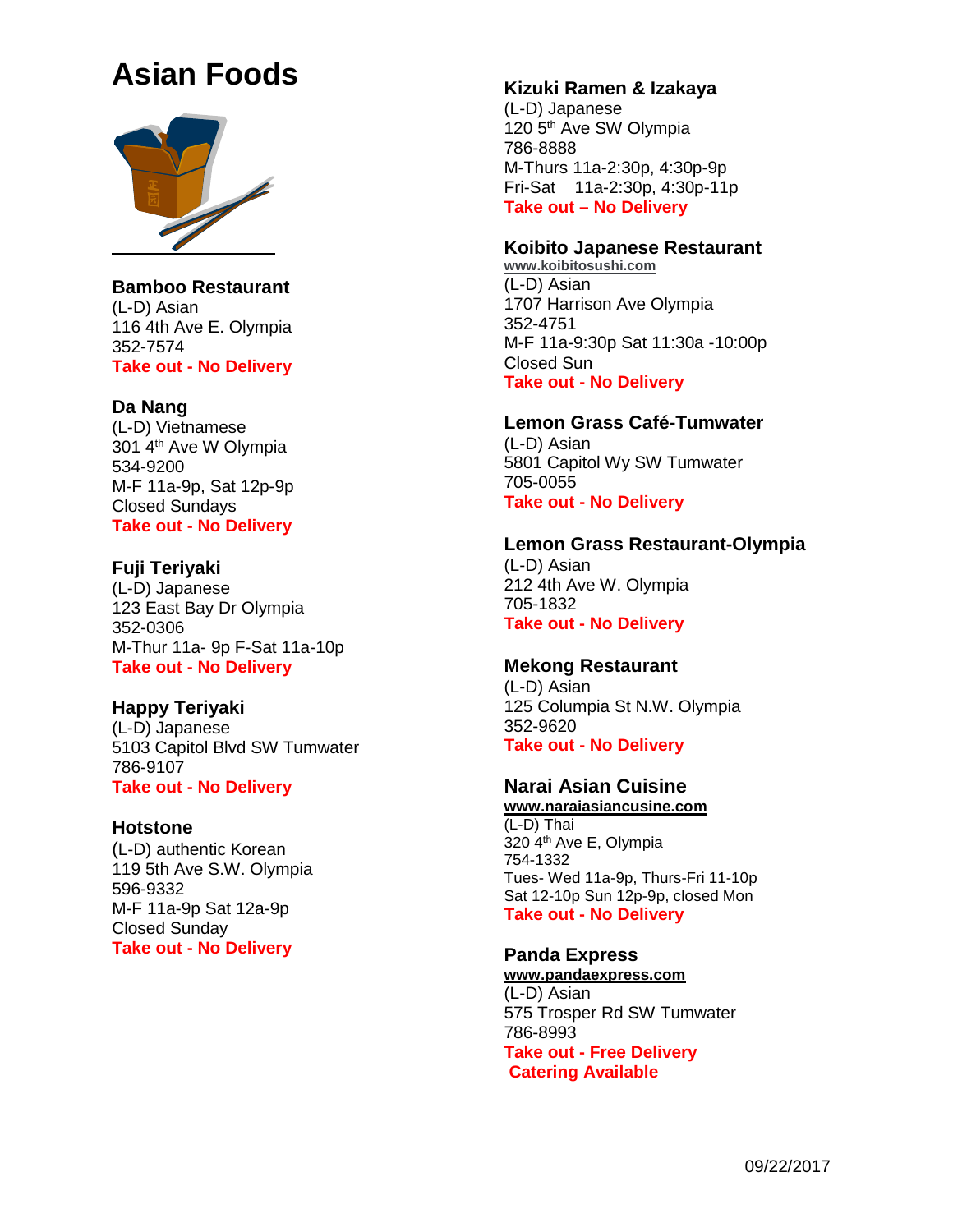## **Pho-Hoa**

**[www.phohoa.com](http://www.phohoa.com/)** (B-L-D) Asian 1600 SW Cooper Point RD Olympia 754-1601 10a-8p **Take out - No Checks** 

## **Thai Pavilion**

(L-D) Thai 303 4th Ave E. Olympia 943-9093 **Take out - No Delivery**

# **Umi Sushi Bar & Grill** (L-D) Asian

922 Hensley St NE Olympia 456-0826 **Take out - No Delivery**

# **Casual Dining**



# **222 Market Place**

**[www.222market.com](http://www.222market.com/) (L-D) varity of foods 222 Capitol Way N Olympia Daily 10A-6P Bread Peddler, Broth Bar, Sophie Scoops, Oly Kraut,** 

# **Anthony's Home Port**

**[www.anthonys.com/restaurants/locations.html](http://www.anthonys.com/restaurants/locations.html)** (L-D) Casual 704 Columbia St N.W. Olympia

357-9700 L-11:30a -3:30p D-3:30p -9:30p **Take out available, Reservation Recommended not required**

# **Applebee's Neighborhood Grill**

**[www.applebees.com](http://www.applebees.com/)** (L-D) Casual 2500 Capitol Mall Dr. S.W. Olympia 352-8500 **Take out - No Delivery**

## **Ben Moore's Café and Bar [www.benmoores.com](http://www.benmoores.com/)**

(D) Casual 112 4<sup>th</sup> Ave W Olympia 357-7527 M-Th 4p-9p Fri-Sat 4p-11p Sun 4p-9p **Take out – No Delivery**

# **Budd Bay Café**

**[www.buddbaycafe.com](http://www.buddbaycafe.com/)** (B-L-D) Casual 525 N.Columbia St. Olympia 357-6963 B-6:30a, M-Sat, Sun Br 9:30a-1p **Take out - No Delivery**

# **Darby's Café**

**[www.darbyscafe.com](http://www.darbyscafe.com/)** (B-L) Casual, Vegetarian 600 Franklin St SE #105 Olympia 357-6229 Mon –Sun 8:00a-3:00p **Take-Out No Delivery**

#### **Dillingers Cocktails & Kitchen [404dillingers@gmail.com](mailto:404dillingers@gmail.com)**

(D) Casual 404 S Washington, Olympia 515-0650 M-T-W 3p-10p, Thur. 3p-11p Fri-Sat 3p-1a **No takeout-No Delivery Reservations encouraged**

# **Dockside Bistro & Wine Bar**

**[docksidebistro@msn.com](mailto:docksidebistro@msn.com)** (L-D) Casual 501 Columbia St #B Olympia 956-1928 Tues-Sat 11a-3p,5-9p **Reservations Recommended**

#### **Chelsea Farms Oyster Bar [www.chelseafarms.net](http://www.chelseafarms.net/)**

(L-D) Casual 222 Capital Way N, Olympia 915-7784 Lunch-Tues-Fri 11a-3p Happy Hour-3p-5p Dinner 5p-9p **No take-out – No delivery**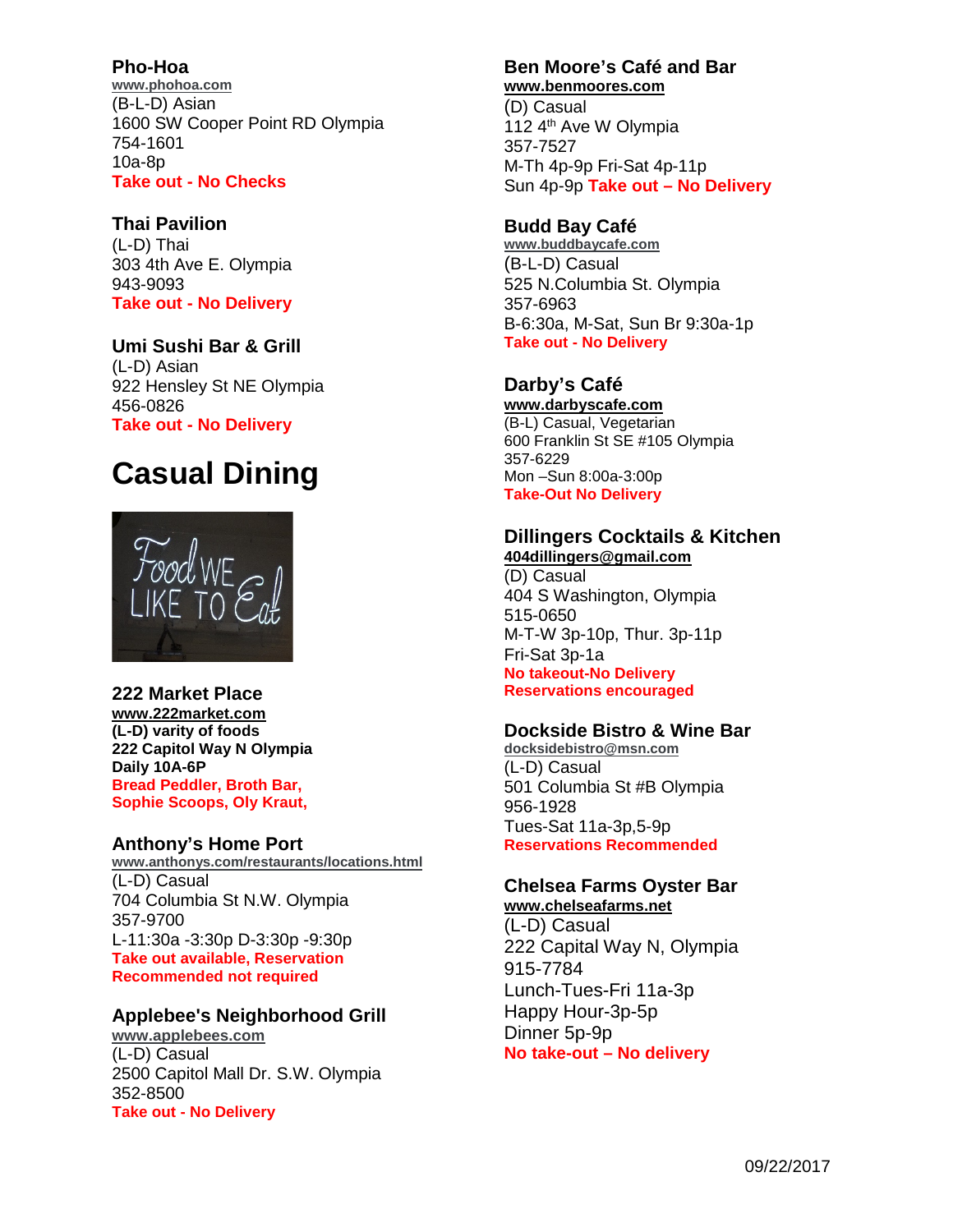# **Fish Tail Brew Pub**

**[www.fishbrewing.com](http://www.fishbrewing.com/)** (L-D) casual 515 Jefferson St SE Olympia 943-3650 M-F11a-Midnite,Sat,9a-Midnite Sun 9a-10p **Take out - No Delivery**

#### **Fujiyama Japanese Steak House [www.fujiyamawa.com](http://www.fujiyamawa.com/)**

(L-D) Casual 2930 Capitol Mall Dr Olympia 352-9888 **Take out - No Delivery**

# **The Governor's Cellar**

**[www.thegovernorscellar.com/](http://www.thegovernorscellar.com/)** (BLD) Casual 621 Capitol Way S Olympia 951-1300 6a-10p **Take-out, Catering, Full Bar**

# **Iron Rabbit Restaurant & Bar**

**[www.ironrabbit.net](http://www.ironrabbit.net/)** (L-D) Casual 2103 Harrison Ave NW Olympia 956-3661 **Take out - No Delivery**

# **Lanai Café**

#### **[www.thelanaicafe.com](http://www.thelanaicafe.com/)**

(B-L-D) Hawaiian 514 Capital Way S Olympia 584-9885 Opens at 8a - Closing times vary Check web page

# **Lucky Lunch Box (The)**

**[www.theluckylunchbox.com](http://www.theluckylunchbox.com/)** 2826 Capitol Blvd S Olympia 529-8164 M-Sat 10a-4:00p **Take-out No delivery**

# **McMenamin's Spar**

**[www.mcmenamins.com](http://www.mcmenamins.com/)** (B-L-D) Casual 114 4th Ave E Olympia 357-6444 Sun-Thu 7a-12 Midnight, Fri-Sat 7-1a **Take out - No Delivery**

# **Mediterranean Breeze**

(L-D) Casual-Turkish 2302 Harrison Ave NW Olympia 915-7343 Mon-Sun, 11:30a-9p **Take out-No Delivery**

# **New Moon Café**

(B-L-D) Casual 113 4th Ave W. Olympia 357-3452 vegan friendly **Take out - No Delivery**

# **O'Blarney's Irish Pub**

**[www.oblarneyspub.com](http://www.oblarneyspub.com/)** (L-D) Casual 4411 Martin Way E Olympia 459-8084 M-Sat 11a-2p Sun 9a-Midnite **Take out - No Delivery**

# **Oly Rockfish Grill**

**[www.olyrockfishgrill.com](http://www.olyrockfishgrill.com/)** (BLD) Casual 700 4th Ave E Olympia 753-5700 M-Thurs 8:30a-2:00p, 4:00p-8:30p Fri-Sat 8:30a-9:30p **Take out – No Delivery**

# **Outback Steakhouse**

**[www.outbacksteakhouse.com](http://www.outbacksteakhouse.com/)** (D) Casual 2165 Capital Mall DR S.W. Olympia 352-4692 Mon-Thu 4p-10p Fri 4p-11p Webpage for more times **Online Ordering curbside take away**

# **Oyster House (The)**

**<http://www.theoysterhouseatolympia.com/>** (L-D) Casual 320 4<sup>th</sup> Ave W 753-7000 Sun-Thurs 11a-9p Fri-Sat 11a-10p **Take out – No Delivery**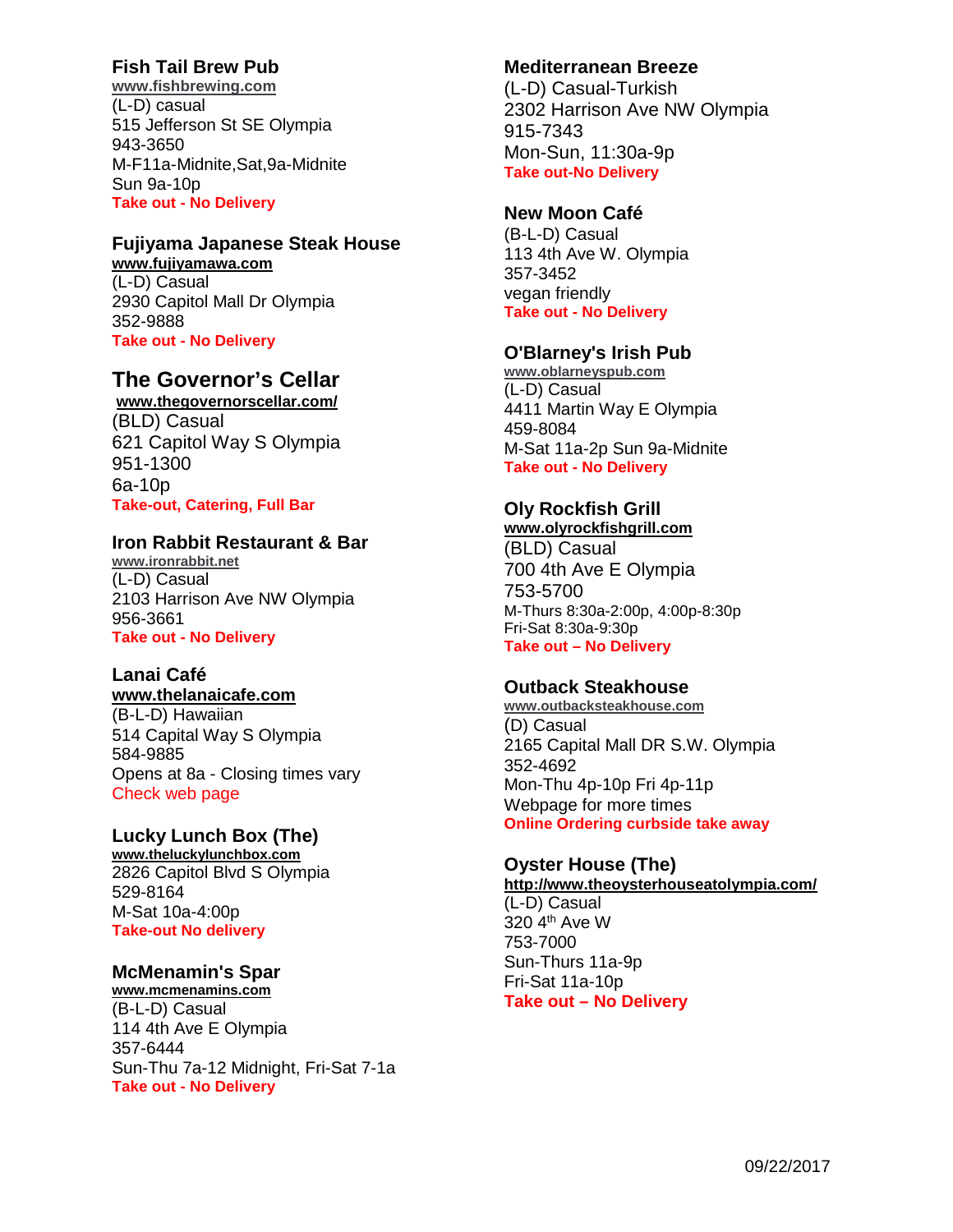#### **Pints & Quarts**

**[www.pintsandquartspub.com](http://www.pintsandquartspub.com/)** (L-D) Casual 625 Blk Lk Blvd SW Olympia 943-5611 **Take out - No Delivery**

#### **Ramblin' Jack's**

**[www.ramblinjacks.com](http://www.ramblinjacks.com/)** (L-D) Casual 520 4th Ave E. Olympia 754-8909 S-Th 11a-9p Fri- Sat 11a-10p **Take out - No Delivery**

## **Red Robin**

**[www.redrobin.com](http://www.redrobin.com/)** (L-D) Casual 600 Cooper Point Rd SW Olympia 754-9620 S-Th 11a-10p Fri-Sat 11a-11p **Take out - No Delivery**

# **RJ's Gourmet Grill**

**[www.rjsgourmetgrill.com](http://www.rjsgourmetgrill.com/)** (L-D) American & Mediterranean 318 4th Ave E Olympia 350-0612 Mon-Sun 11a-9p **Take out-No Delivery**

#### **State and Central**

**www.stateandcentral.com** (L-D) Pub/Casual 1415 State Ave 489-0824 **Credit cards accepted**

#### **Swing-Wine-Cafe**

**[www.swingwinebar.com](http://www.swingwinebar.com/)** (L-D) Casual 825 Columbia St SW Olympia 357-9464 M-Sat 4p, Lush Rush 4-6p **Reservations Recommended 21 years old**

# **Urban Onion Restaurant & Lounge**

**[www.theurbanonion.com](http://www.theurbanonion.com/)** (B-L-D) Casual 116 Legion Way S. E. Olympia 943-9242 M-Fri 11a-9p Weekends 9a-9p **natural,wholesome,vegetarian Take out – No delivery**

# **Deli/Bakery/Burgers**



# **5th Ave Sandwich Shop**

**[www.5thavesandwich.com](http://www.5thavesandwich.com/)** (L) Deli/Bakery 117 5th Ave SE Olympia 705-3393 **Delivery for lg parties \$50 min 24 hr notice**

# **Bayview Deli & Bakery**

**[www.bayviewthriftway.com](http://www.bayviewthriftway.com/)** (L-D) Deli/Bakery 516 4th Ave W Olympia 352-4901 **Take out - No Delivery**

#### **Bread Peddler (The)**

**[www.breadpeddler.com](http://www.breadpeddler.com/)** (L-D) Deli/Bakery 222 Capitol Way N. Olympia 352-1175 M-F 10a-6p **Take out – No Delivery**

#### **Capital Grill**

(B-L) **Session Only** Pritchard Bldg 753-4531 7a – 3p Daily **Capital Campus Take out**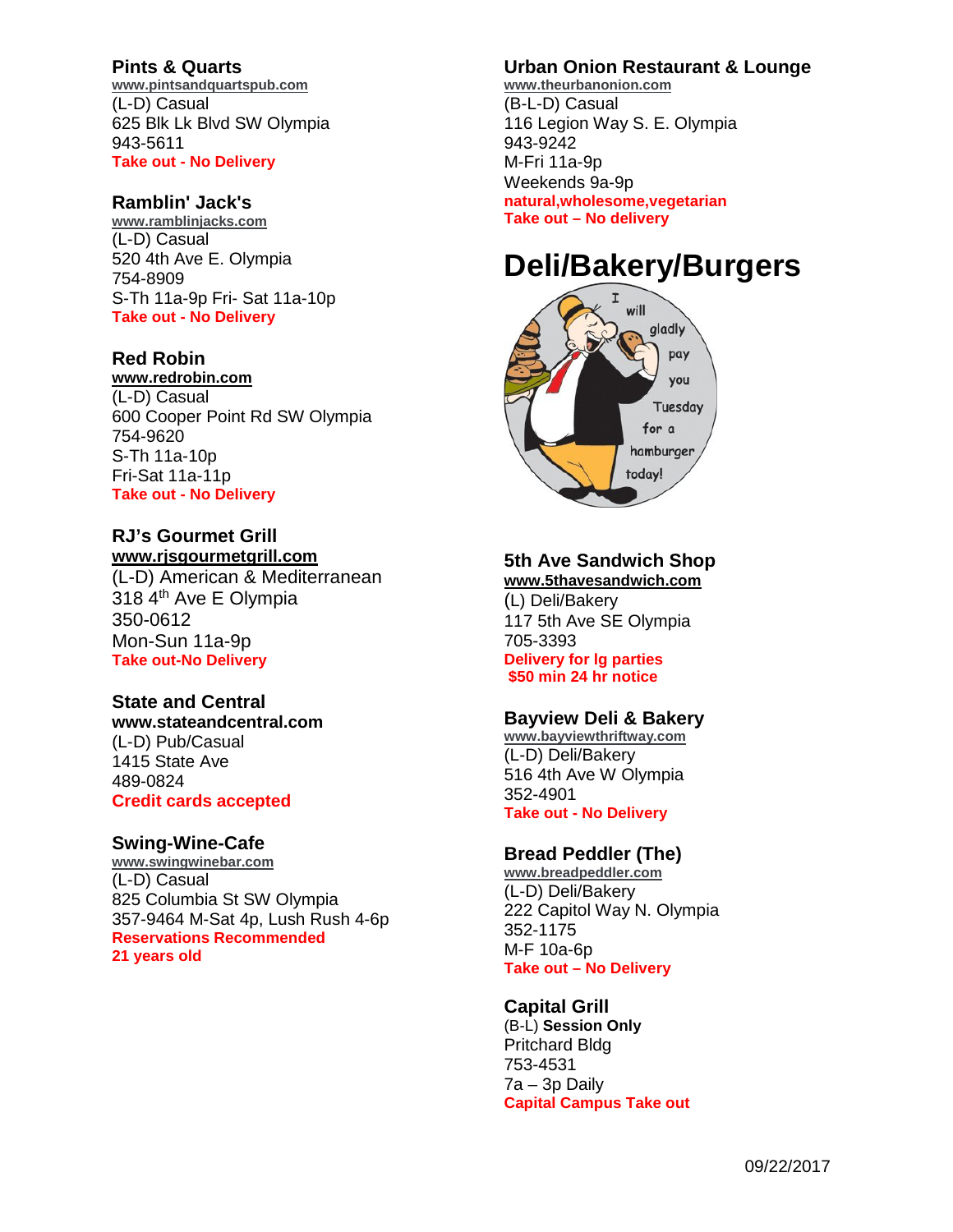# **Daddy O's**

#### **[www.eatatdaddyos.com](http://www.eatatdaddyos.com/)**

(L-D) Burgers 4663 Whitman Lane SE, Olympia 528-8208 M-Thu,Sat 11a-7p Fri 11a-8p **Take Out-No Delivery**

## **Daybreak Deli**

(L-D) Burgers, subs 7205 Capitol Blvd SE, Tumwater 360-943-6234 M-F 10a-9p, Sat 10:30a-9p **Take Out-No Delivery**

# **Dino's Coffee Bar**

**[www.dinoscoffee.com](http://www.dinoscoffee.com/)** (B-Brunch-D) Café Coffee 1822 Harrison Ave NW Olympia 360-489-0848 M-Sat 6a-4p Sun 8a-4p **No Take out – No Delivery**

# **Dome Deli & Espresso**

**[www.domedeli.com](http://www.domedeli.com/)** (B-L) Deli/Bakery/**Catering** 416 Sid Snyder Ave S.W. Olympia 956-1639 7a-3p Daily **Capital Campus**

# **Eastside Big Tom's Drive Inn**

**[www.eastsidebigtom.com](http://www.eastsidebigtom.com/)** (L-D) Burgers 2023 4<sup>th</sup> Ave E Olympia 357-4852 M-Sat 10:30a-8p Sun 11a-6:30p **Take out-Drive thru No Credit Cards**

# **Gyro Spot**

(L-D) Greek, Mediterranean 317 4<sup>th</sup> Ave E Olympia 352-5251 M-Thurs 11a-9p, Fri-Sat 11a-2:30p Closed Sunday **Take Out-No Delivery**

# **Gyro Spot Express**

(L) Greek Mediterranean 913 Capitol Way S Olympia 742-3324 Mon-Fri 10:30a-3p Closed Sat-Sun **Take-Out No Delivery**

#### **Hawley's Gelato & Coffee [www.hawleysgelator.com](http://www.hawleysgelator.com/)**

(B-L-D) Gelato Baked Goods 511 Washington St SE Olympia 489-1801 M-Thurs 10a-9p Fri-Sat 10a-10p Sun 12p-9p

# **Meconi's**

**[www.meconissubs.com](http://www.meconissubs.com/)** (L Deli/Subs 1051 Capitol Way S. Olympia 534-0240 M-F 10a-8p Sat 10a-7p **Delivery before 2PM M-F \$5 charge \$40 min**

# **Nammy's Vietnamese Deli & Bakery**

**[www.nammysdeli.com](http://www.nammysdeli.com/)** (L-D) Deli/Bakery 513 Capitol Way Olympia 918-8337 M-Sat 11a-7p **Take out – No Delivery**

#### **Nom Nom Deli**

(L-D) Deli 513 Capitol Way S Olympia 918-8337 M-F 11a-8p **Take Out - Credit Card accepted**

# **Panera Bread**

**[www.panerabread.com](http://www.panerabread.com/)** (L-D) Deli/Bakery 2525 Capital Mall Dr Olympia 252-4677 Mon-Sat 6a-9p Sun 7a-9p **Take out-No Delivery**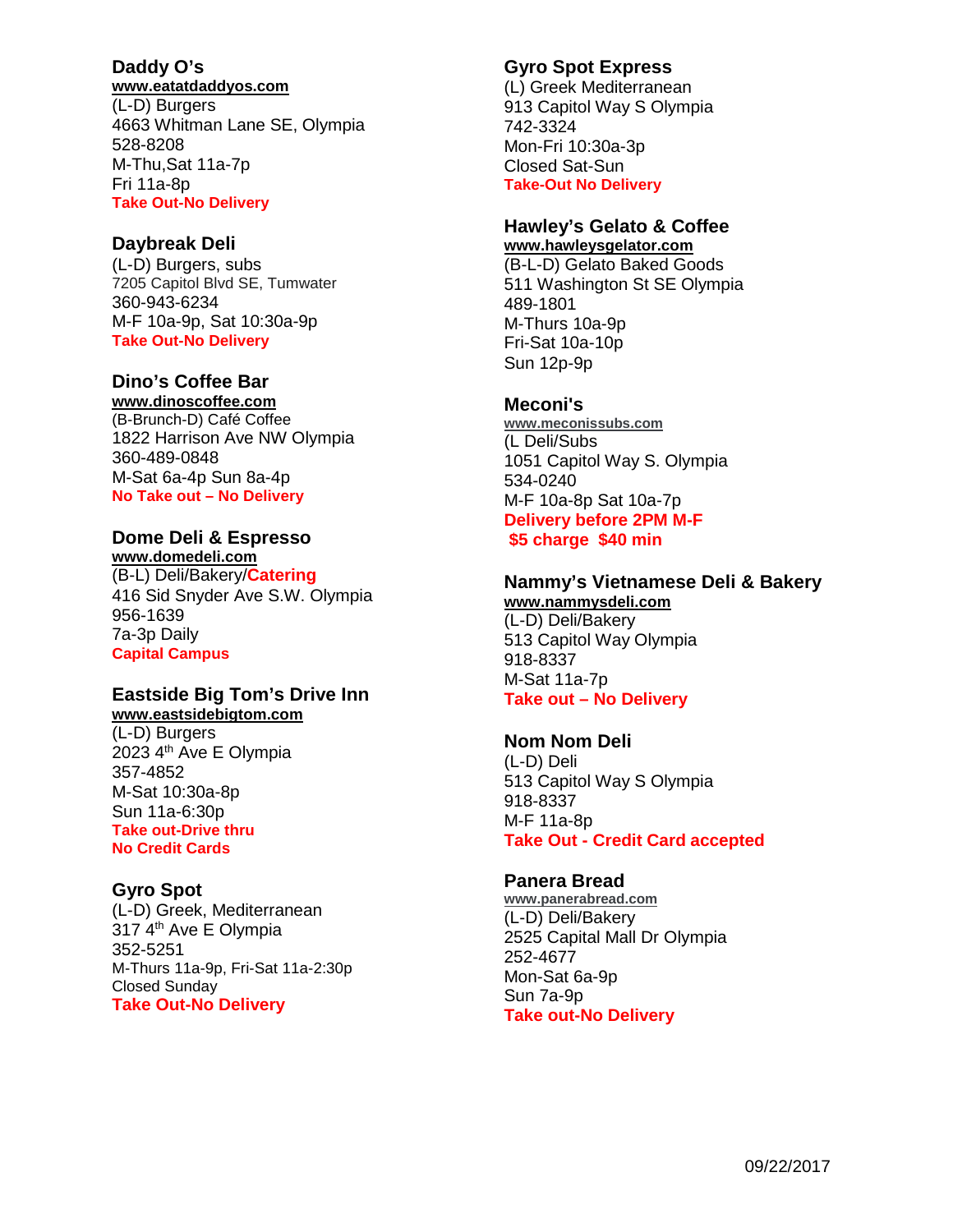# **Phoebe's Pastry Café**

(B-L) Bakery/Deli 1800 Cooper Point Rd SW Olympia Bldg 13, 742-3066 M-F 8a-4p, Sat 9a-3p Closed Sun **Take out-No Delivery**

# **Red Wagon Burger**

(L-D)Burgers 7205 Capitol Blvd SE Tumwater 943-6234 Mon-Sat 10:30a-9p Closed Sundays **Take out-No Delivery**

# **San Francisco Street Bakery**

**[www.sfsbakery.com](http://www.sfsbakery.com/)** (B-L-D) Bakery/Coffee/Tea 1320 San Francisco Ave NE Olympia 753-8553 Mon-Wed Bakery is open from 6:30a to 7p Thurs-Sun Bakery is open 6:30a to 5:30p Thurs-Sun Dinner is served 5:30p to 9p **Credit card accepted**

# **Little General Food Store**

**(**B-L-D) Deli/Grocery 500 Capital Way S Olympia 352-3663 Mon-Fri 10a-7p, Sat-Sun 11a-6p **Take out – No Delivery**

# **Traditiion Café & World Folk Art**

**[www.traditionsfairtrade.com](http://www.traditionsfairtrade.com/)** (L-D) Deli/Bakery 300 5th Ave S.W. Olympia 705-2819 M-Fri 9a-6p **Take out - No Delivery**

# **Wagner's European Bakery & Café**

**[www.wagnersbakerycafe.com](http://www.wagnersbakerycafe.com/)** (B-L) Deli/Bakery 1013 Capitol Way Olympia 357-7268 M-F 7a-6p **Take out - No Delivery Catering Available**

# **Wally's Sandwich Shop**

**[www.wallyssandwichbar.com](http://www.wallyssandwichbar.com/)** (L-D) Sandwiches 2106 Harrison Ave NW Olympia 570-2029 M-Sun 10:30a-9p **Take out-No Delivery**

# **Coffee & Teas**



## **Batdorf & Bronson Coffee House**

**[www.dancinggoats.com](http://www.dancinggoats.com/)** Espresso & Tea 516 S Capitol Way Olympia 786-6717

# **C & D Gourmet Coffee Co.**

(B-L) Espresso & Tea 203 4th Ave E Olympia 943-1434

# **Dancing Goats Espresso Bar**

**[www.dancinggoats.com](http://www.dancinggoats.com/)** Espresso & Tea Bayview Market 516 4<sup>th</sup> Ave W Olympia 352-4901

# **Island Espresso**

Espresso & Tea 1018 Plum St S.E. Olympia 870-5915 **at Chevron Gas Station**

# **Olympia Coffee Roasting**

**[www.olympiacoffeeroasting.com](http://www.olympiacoffeeroasting.com/)** Espresso & Tea 108 Cherry St. NE Olympia 753-0066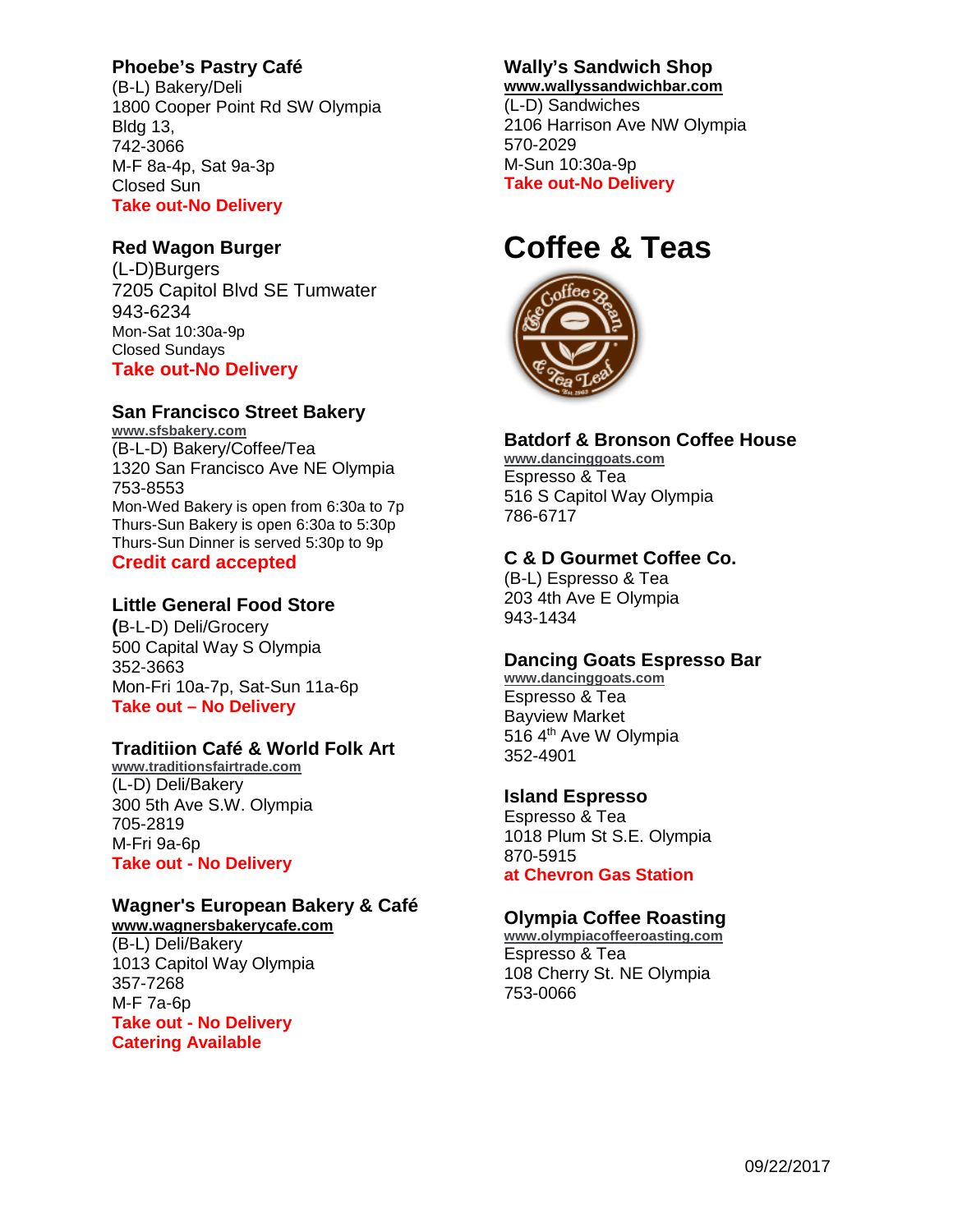# **Starbucks Coffee-Downtown**

Espresso & Tea 1908 4th Ave Olympia 753-7771



# **Anthony's Hearthfire Grill**

**[www.anthonys.com/restaurants/locations.html](http://www.anthonys.com/restaurants/locations.html)** (L-D) Fine Dining 1675 Marine Dr. N.E. Olympia 705-3473 L-11:30a-3:30p D-3:30p-9:30p **Reservation Highly Recommended no phone orders to go**

## **Falls Terrace Restaurant**

**[www.fallsterrace.com](http://www.fallsterrace.com/)** (L-D) Fine Dining 106 S Deschutes Way Tumwater 943-7830 M-Th 11a-8:30p Fri 11a-9p See webpage for additional times

#### **Gardner's Seafood & Pasta**

**[www.gardnersrestaurant.com](http://www.gardnersrestaurant.com/)** (L-D) Fine Dining 111 Thurston Ave N.W. Olympia 786-8466 Tues-Sat 5p-close **Reservations Recommended**

#### **Mark (The**)

**[www.themarkolympia.com](http://www.themarkolympia.com/)** (D) Fine Dining Italian/organic 407 SW Columbia ST Olympia 754-4414 Thu-Sat 5p-1a **Reservation Recommended Available for private events**

# **Water Street Café & Bar**

**[www.waterstreetcafeandbar.com](http://www.waterstreetcafeandbar.com/)** (L-D) Fine Dining 610 Water St S. W. Olympia 709-9090 Lunch 11:30a-2p Dinner 4p See webpage for times

# **Italian Dining**



#### **Basilico Ristorante Italiano**

**[www.ristorantebasilico.com](http://www.ristorantebasilico.com/)** (D) Italian 507 Capitol Way S #A Olympia 570-8777 Tues-Sat 5p-9p **Take out – No Delivery**

#### **Casa Mia**

**[www.casamiarestaurants.com](http://www.casamiarestaurants.com/)** (L-D) Italian 716 Plum St. Olympia 352-0440 **Take out - No Delivery**

#### **Mercato Ristorante**

**[www.ramblinrestaurants.com/mercato-ristorante](http://www.ramblinrestaurants.com/mercato-ristorante)** (L-D) Italian 111 Market St N.E. Olympia 528-3663 Sun-Thu 11a-9p Fri-Sat 11a-10p **Take out - No Delivery**

#### **Olive Garden**

**[www.olivegarden.com/98502](http://www.olivegarden.com/98502)** (L-D) Italian 2400 Capitol Mall Dr S.W. Olympia 754-6717 S-Thu 11a-10p Fri-Sat 11a-11p **Take out - No Delivery**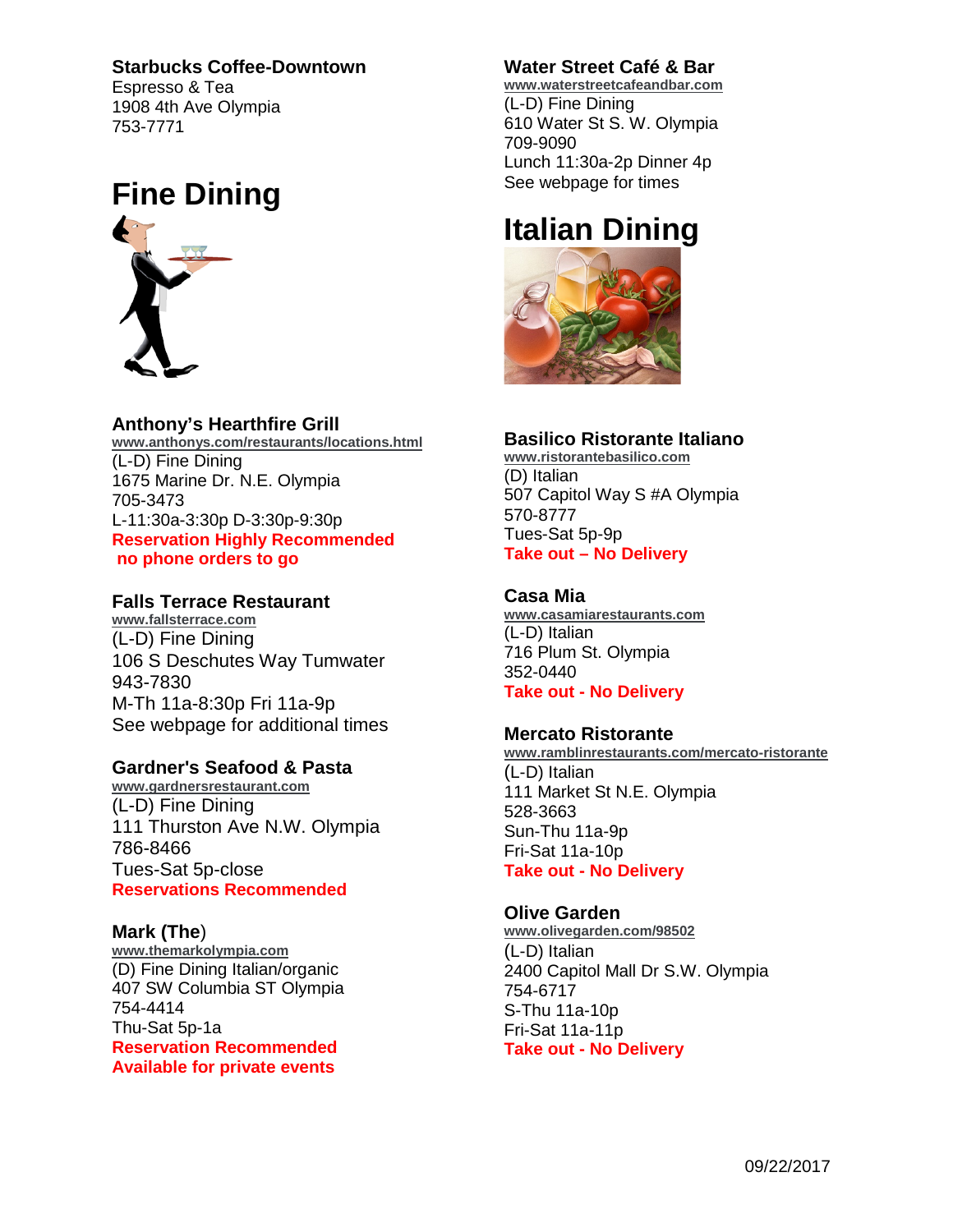# **Pellegrino's Italian Kitchen**

**[www.pellegrinositaliankitchen.com](http://www.pellegrinositaliankitchen.com/)** (B-L-D) Italian 205-Cleveland Ave S.E. Tumwater 709-9020 Mon-Sun 8a-10p see webpage detail **Take out - No Delivery**

# **Mexican Dining**



**Chipotle Mexican Grill** [www.chipotle.com](http://www.chipotle.com/) (L-D) Mexican 625 Blk Lk Blvd, #J-22,Olympia 918-0092 M-Sun 11a-10p **Take out - No Delivery**

## **El Guanaco**

**[www.elguanacorestaurant.com](http://www.elguanacorestaurant.com/)** (L-D) Mexican 415 Water St S.W. Olympia 352-5759 **Take out - No Delivery**

#### **El Sarape-Tumwater**

**[www.elsarape.net](http://www.elsarape.net/)** (L-D) Mexican 5409 Capitol Blvd S.W. Tumwater 956-9488 M-Thu 11a-10p weekend 11a-11p **Take out - No Delivery**

**Pepper's [www.peppersolympia.com](http://www.peppersolympia.com/)** (L-D) Mexican 114 Cherry St Olympia 943-1111 Mon-Thurs & Sun 7a-9p Fri & Sat 10a-10p **Take out Delivery \$2.00, \$15.00 min**

#### **Plaza Jalisco-Tumwater**

(L-D) Mexican 212 Capitol Blvd S.E. Tumwater 709-0287 11a - 10p **Take out - No Delivery**

# **Don Juan's Mexican Kitchen**

[www.donjuanskitchen.com/](http://www.donjuanskitchen.com/) (L-D) 4419 Harrison Ave, Olympia 688-1497 **Closed Mondays** Tues-Thurs 12p-9p, Sat 12p-10p, Sun 12p-9p **No to-go orders after 5:00p Fri & Sat**

# **Pizza**



# **Brewery City Pizza**

**[www.brewerycity.com](http://www.brewerycity.com/)** (L-D) Pizza 5150 Capitol Blvd S.E. Tumwater 754-6767 **\$1 delivery \$10 min**

# **The Brick on Trospers**

**[www.thebrickontrosper.com](http://www.thebrickontrosper.com/)** (B-L-D) Pizza & Italian 709 Trosper Rd SW Olympia 753-6626 M-Thu 11a-11p, F-Sat 11a-1p **Take Out - No Deliver**

#### **Dirty Dave's Pizza Parlor [www.dirtydavespizza.com](http://www.dirtydavespizza.com/)**

(L-D) Pizza 3939 Martin Way E. Olympia 456-1560 **No delivery**